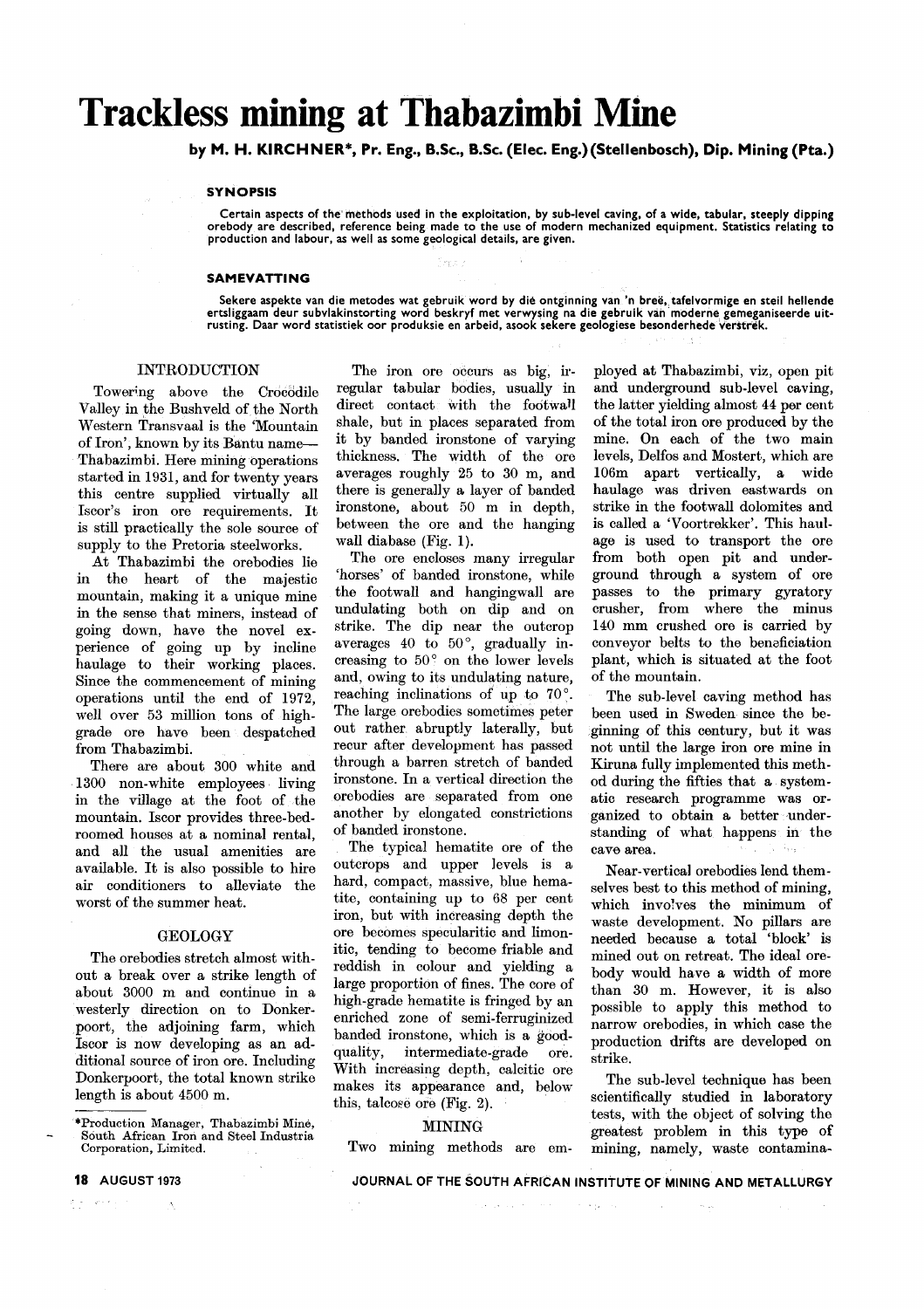

tion and ore losses. The different parameters and their influence on the result of the layout are very easy to study in a short time at a relatively low cost, and the results of laboratory tests can be verified by fullscale tests.

The critical point in sub-level caving is the gravity flow. The different mining parameters should be chosen so that each blasted slice of ore coincides as nearly as possible with the gravity-flow pattern. The blasted slice is defined principally by the burden of charged-up rows of holes, the height between sublevels, and the width of the pillars

between the drifts. These three are very important parameters, the values of which must be carefully considered.

Theoretical studies and model tests show that the gravity flow describes ellipsoidal surfaces that are influenced by the following.

#### *Width of the Drifts*

A wide drift means a wide' drawpoint' and a better lateral distribution of the flow, provided the possibility of drawing equally over the total width of the drift is util. ized. *If* loading js concentrated only in the centre of the drift, a narrow portion in the middle will come down faster. The top part of the blasted slice will not come down prematurely, but will rather, unless it is extremely well fragmented, be locked by the slower-moving sides.

## *Shape of the Drifts*

The ideal roof is flat. The more rounded the roof, the more the ore will flow down the middle of the drift, resulting in a narrow flow pattern. The shape is subject to practical limits as stability generally requires slightly rounded roofs.

#### *Fragmentation*

The coarser the fragmentation, the wider the gravity flow pattern. However, in this case it is not a question of an ellipsoidal flow pattern, but rather an increase in width from the drift upwards. A widening flow means a greater risk of intrusion of waste from those drifts situated obliquely above, which have been mined out and filled with waste.

One point of interest is the difference in fragmentation between the blasted ore and the caved-in waste. This relation is matched by the inclination of the front. If the waste is much finer than the ore, the front should be inclined towards the caved-in waste and *vice versa.* Equally fragmented ore and waste would require a vertical front, but here again the actual situation may call for an inclined front towards the waste.

#### DEVELOPMENT

All access ways, including a ramp system to a new caving area, are developed 4,6 m wide and 3,5 m high. In the orebody, the drift sizes are 4,5 m by 3,5 m, except the slot drifts, which are  $3,5 \text{ m}$  by  $3 \text{ m}$ .

Drilling equipment per development end consists of three Seco S23 jackhammers, which have a piston diameter of 73,8 mm and a mass of 27 kg, with Seco RAL-type retractable airlegs, stroke 1295 mm. The air pressure at the face is 540 kPa.

A 42-hole burn cut is drilled with integral' drillsteel, of which the following lengths are used: 1,4; 2,0; 2,6; 3,0; and 3,8 m. The diameters are 42, 40, 38, 36, and 34 mm respectively. A bottom primer is used (Dynagel 25 by. 200 mm), and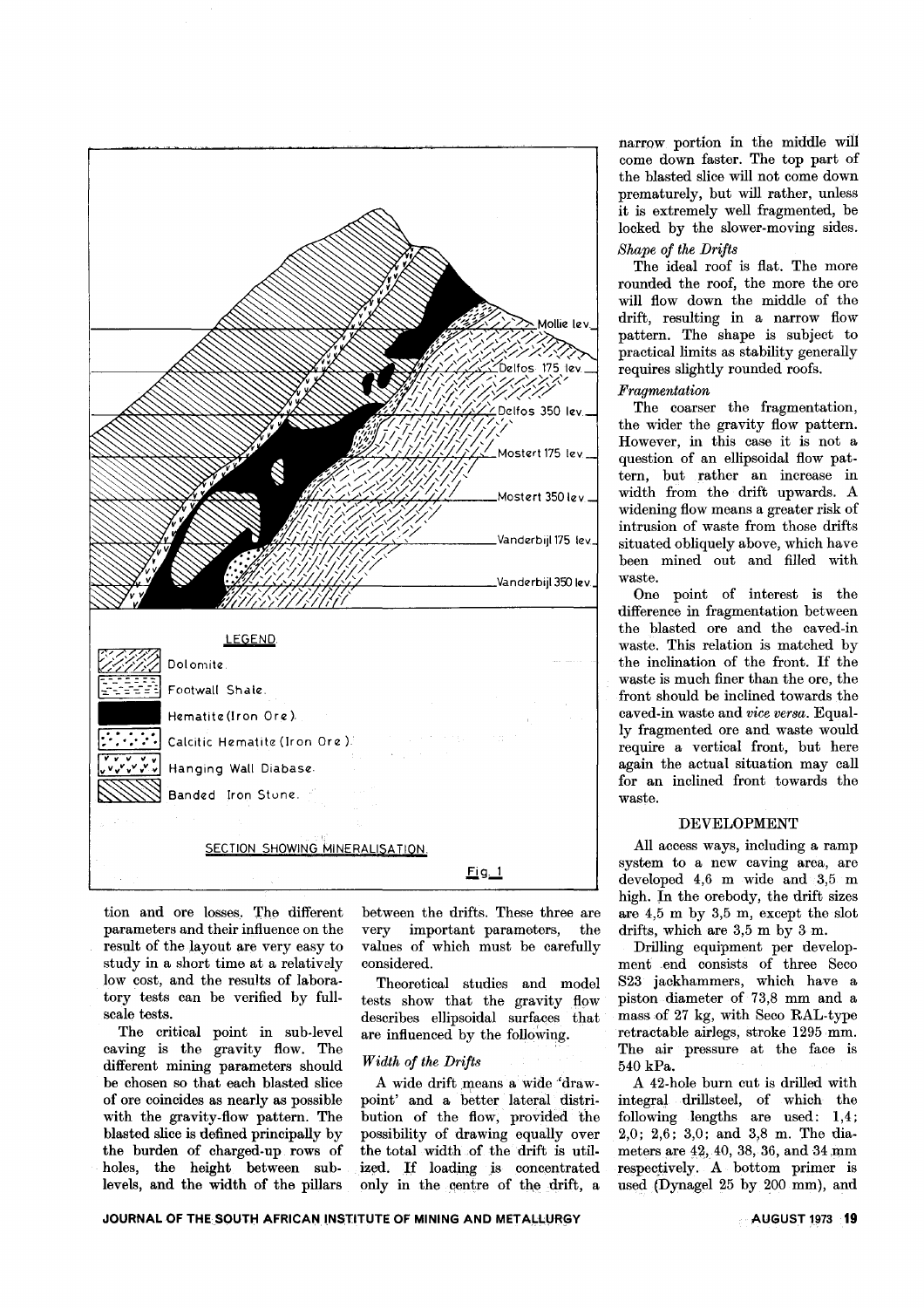

the remainder of the hole is charged with Anfex. On account of water, the lifter holes are charged only with Dynagel. Capped fuse and slow igniter cord-burning rate 13 to 26 s/m-are used.

Mucking is done on the following shift by a low-profile load-hauldump machine. The same machine is used for production loading.

The master drift is developed along the hangingwall contact, though it is often necessary to determine the contact by the drilling of holes from the upper level. From the master, cross-cuts perpendicular to the general orebody strike are developed to the footwall, where a slot drift is developed all along the footwall contact. In future the master drift will be developed in the hangingwall to eliminate the ore losses at the master cross-cut turnoffs.

At present the sub-level interval is 10,7 m (35 ft) and the cross-cut spacing 15,2 m (50 ft). The cross-cut spacing does not conform to the gravity flow pattern, and future layouts will be at 10 m spacing.

#### ROOF SUPPORT

While rock pressure creates no serious problems, a combination of roofbolting and wire netting, supported by 150 mm-square steel washers, is extensively used. Normally, from three to seven roofbolts are installed to a general pattern at 1,37 m horizontal spacing (Fig. 3). The number of roofbolts and the use of wire netting are left to the discretion of the mine overseer. Three different lengths of 19 mm-diameter corrugated roofbolts of high tensile steel are used, viz, 1,8; 2,4; and 3 m.

Old roofbolts are reclaimed at the drawpoints and straightened, and, in cases of damage to the thread, the threaded portion is renewed. The miner on development drills the holes for the roofbolts, and a special team later installs the roofbolts and wire netting. The bolts are grouted with a mixture of cement, water, and very fine sand in the ratio 1:1 :1, pumped to the bottom of the hole (Fig. 4).

#### PRE-DRILLING

Two Atlas Copco machines, type Simba BUK 22, are in operation on a

two-shift basis, drilling to a specified fan pattern. Drill steel is 1 m by 25 mm hexagon rod and 31 mm series 23 thread. The hole diameter is 50 mm and the burden 1,5 m, with a fan inclination of 70° towards the cage. The crew on the two machines per shift consists of one miner and 10 non-whites. The daily average penetration is 1000 m.

Fan drilling is done well in advance so that it does not interfere with production equipment; that is to say, drilling operations are always at least one level below the production level. Twenty holes are drilled per ring, starting from 40° to vertical on both sides with a maximum toe spacing of 1,25 m. A total of 183 m is drilled per ring (Fig. 5).

Pending the purchase of new drilling equipment, the future drilling pattern will be four parallel holes and two holes at 80° (Fig. 6). This pattern will conform to the gravity-flow pattern and will also eliminate the tendency for a higher explosive density towards the roof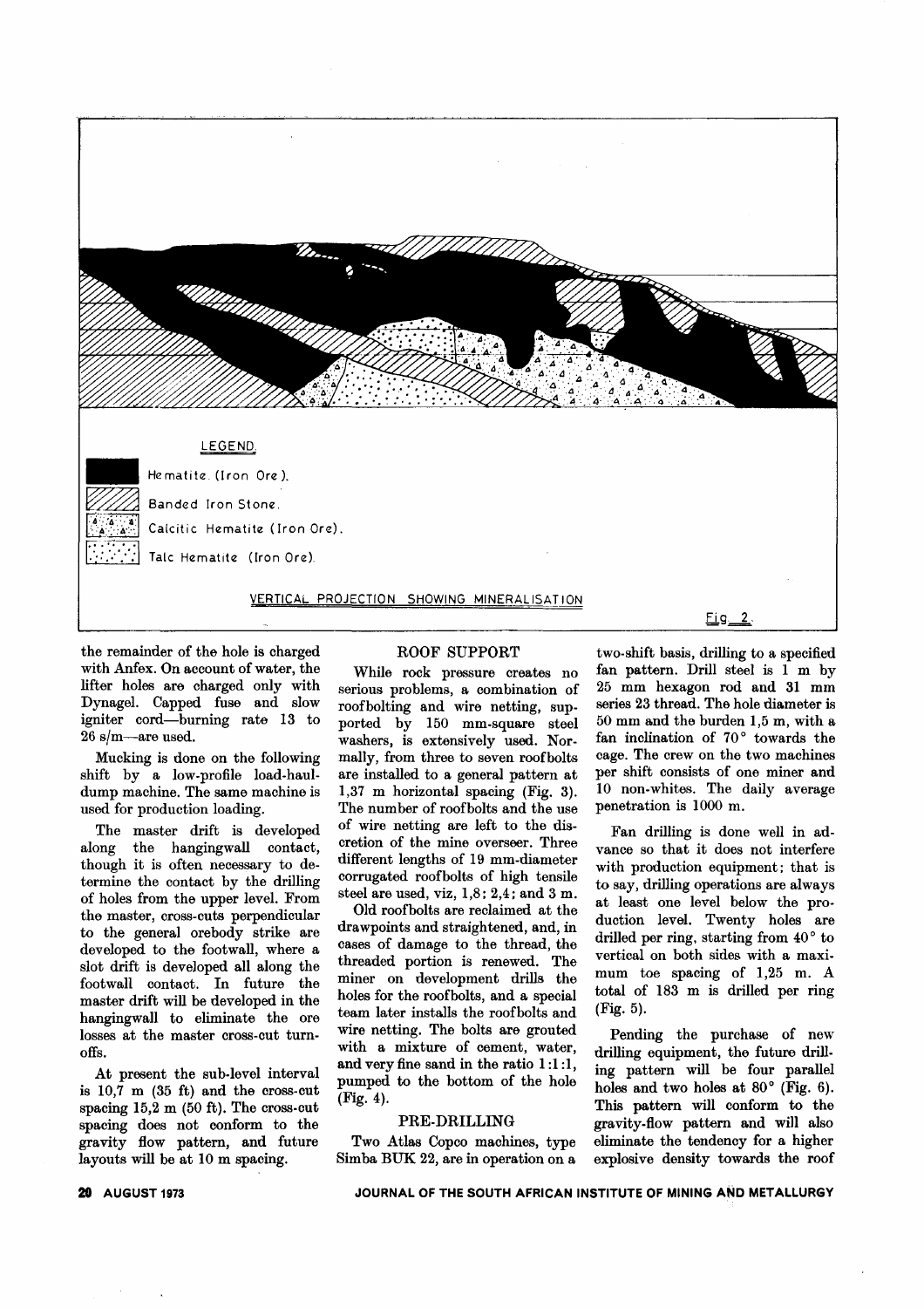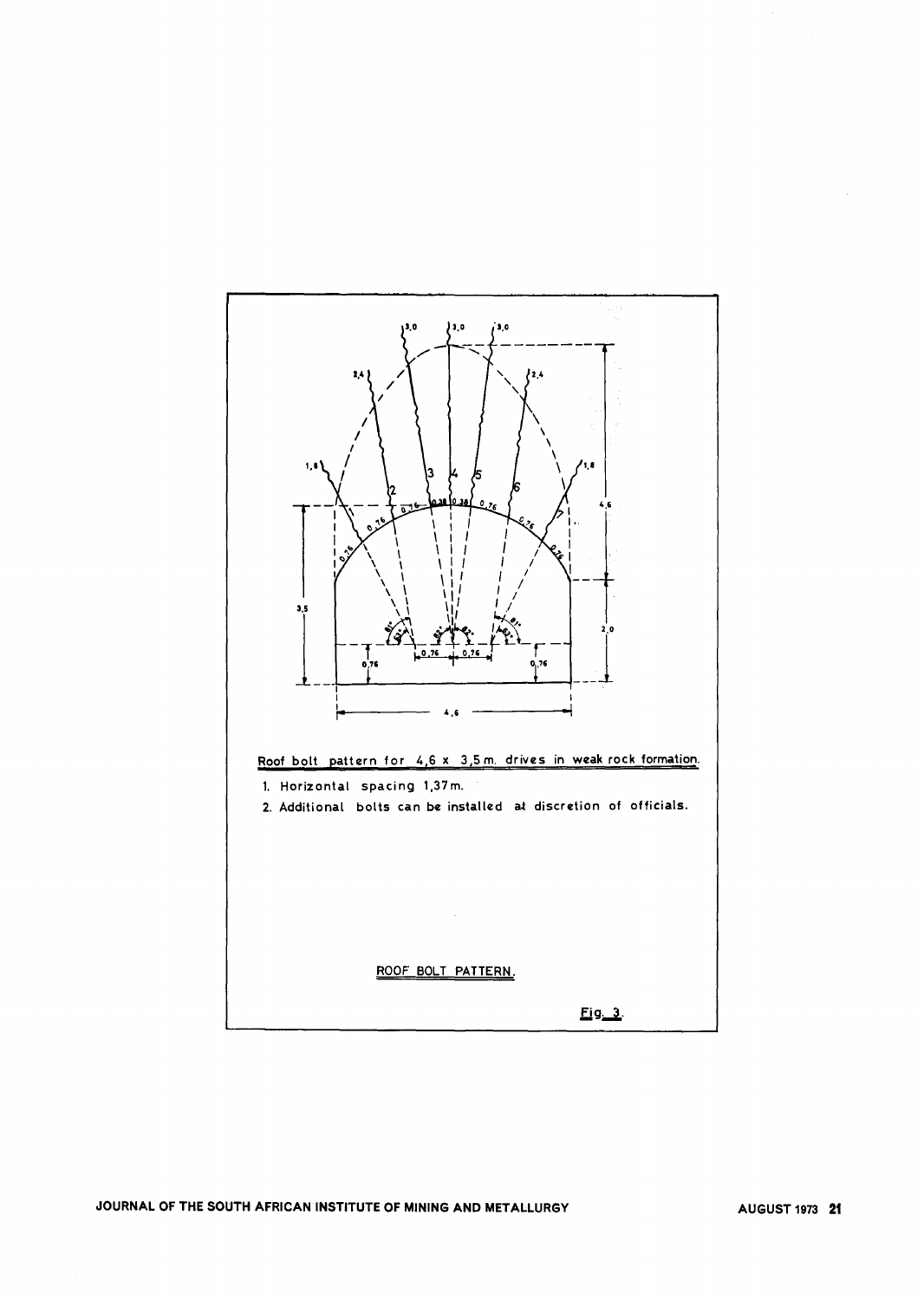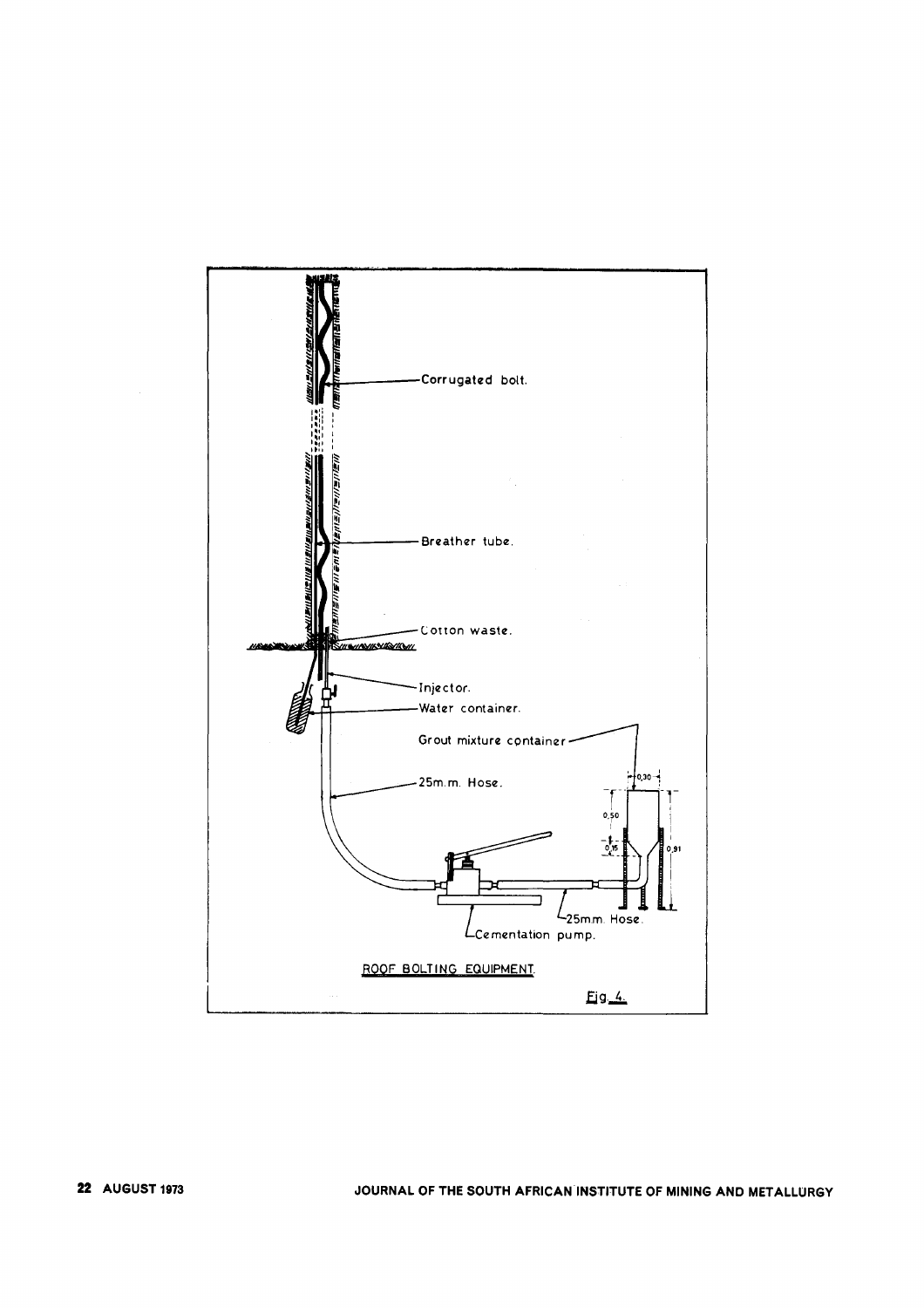

of the drift. Toe spacing will then be 0,9 m.

The position of the ring to be drilled is marked off on the side wall by the surveyor, but the actual positioning of the drill rig is the responsibility of the miner.

started by the development of a simultaneously. Secondary blasting 2 m-by-2 m slot raise to the first is normally performed in one specific level above. The first ring of four drift. Large rocks, which the loaders holes is then blasted into the raise, cannot transport, are blasted at the and progressively more rings are drawpoint. blasted and loaded along the footwall The loaders used are four Schopf drift. As soon as this process has L110b load-haul-dump machines,

passed a cross-drift, two or more rings from the cross-drift are blasted simultaneously, and caving then proceeds along the cross-drift.

One length of Ammon dynamite, 38 by 560 mm, is used as a primer in the bottom of the hole, and another length every 5 m. The rest of the CAVING hole is charged with Anfex. Cordtex Production on a sub-level is is used, and all the holes are blasted

powered by eight-cylinder Deutz engines. These machines load from the drawpoint and then haul the ore an average distance of 120 m to the ore-pass tip. Drawpoint loading is stopped when the miner or shiftboss estimates that the percentage of waste and silica has risen above the beneficiation limit of the plant. Samples are taken on both main levels where the ore is drawn from the ore passes, and the results of these samples are available within 24 hours.

### VENTILATION

*Caving*

The highly mechanized method of underground mining as practised at Thabazimbi calls for a system of ventilation that must cater for the following:

- (1) high concentrations of dust at the loading faces and ore passes,
- (2) fumes and dust from primary and secondary blasting during the working shift, and
- (3) diesel-fuel exhaust fumes from the equipment.

Each caving section is served by a 2,45m-diameter, axial-flow, variable-pitch blade fan with a duty of 95 m3s at 100 mm water gauge. This fan pressurizes the sub-vertical shaft and subsequently the two or three working levels. Allowing about 7 m3s per drift, ten or twelve production drifts can be catered for and still allow ample ventilation per prepass tip.

In this system the worked out area consists of caved ground through to surface, and this serves as a return air passage.

At the working faces, the air moves from the loader towards the cave, thus allowing all dust and blasting fumes to virtually disappear into the rubble.

Approximately 50 to 75 mm water gauge pressure is required to overcome the cave resistance to surface, which is now approximately 160 m above the working level.

With the orebody dipping at  $45^{\circ}$ , the rubble in the caved area is coarse on the hangingwall side and allows the passage of air to surface.

Ore passes are holed through into the caved area above, and the tips are then under negative pressure,